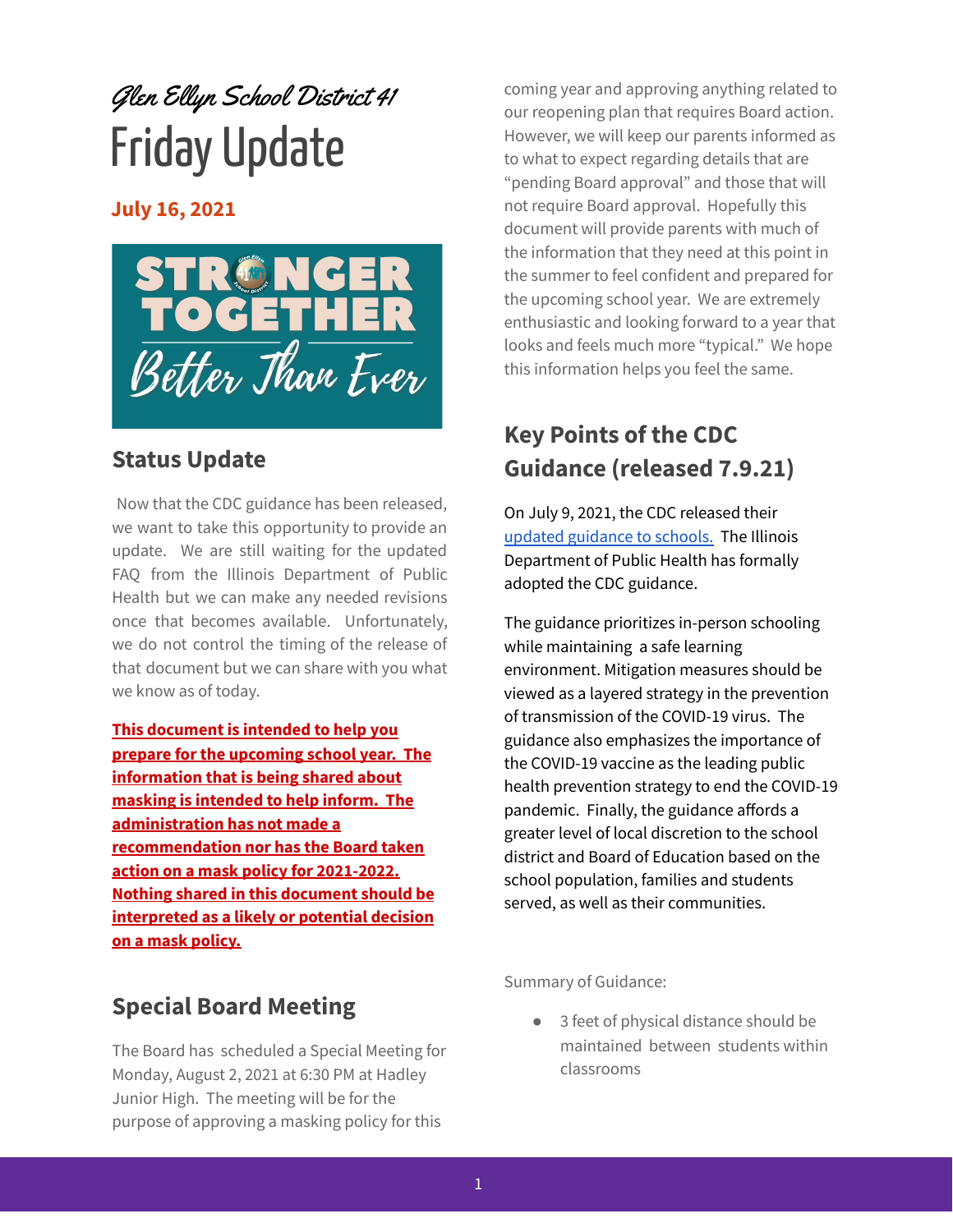● Regular hand hygiene and respiratory etiquette is encouraged

● Masks should be worn for unvaccinated individuals, especially when 3 feet of physical distancing cannot be maintained indoors

● Regardless of the mask policy at school or vaccination status, passengers and drivers must wear a mask on school buses.

● Districts do have the discretion to determine the prevention strategies needed in their schools based on local conditions. Masking and physical distancing remain the key prevention strategies and should be removed one at a time and monitored closely for any increases in COVID-19 cases.

## **What Does this Mean for D41?**

As many of you may recall, we committed to making the 2021-2022 school year a more "typical" year for everyone. That commitment has not changed. The CDC guidance clearly acknowledges the fact that in-person schooling is appropriate, safe and a very high priority.

Here are some logistical details that will be formalized at a Special Board Meeting on August 2, 2021. Please note that a more detailed document will be shared closer to the start of school.

#### **Remote Learning**

We are required to provide access to remote learning to students who are not vaccinated AND who are on a mandated quarantine as per the IDPH or local county health department.

\**We are still working through the language of a Memo of Understanding with our association (GEEA). The MOU will need to be formally approved at the Special Board of Education Meeting. While I cannot share specifics at this time, please know that we have all worked collaboratively to address parent concerns. We had a robust committee of administration and GEEA members who have worked on this throughout the summer along with our Technology Department. We will be providing students who are out on quarantine with access to instruction and other supports during the time of their mandatory quarantine. Part of our reopening plan will be a detailed document related to remote learning so that parents and students know exactly what to expect and how to navigate the quarantine period.*

#### **Social Distancing**

We will maintain 3 feet as our target for social distancing to the greatest extent possible. Classrooms will remain in rows because having students all face the same direction is a modification that is part of our layered prevention strategy to minimize the risk of viral spread.

#### **Daily Sanitizing**

We will maintain nightly sanitizing of our schools along with more frequent sanitizing of bathrooms.

#### **Lunch**

We will use 3 feet as our social distancing target in our lunchrooms to the greatest extent possible. \*Principals have the discretion to continue smaller group lunch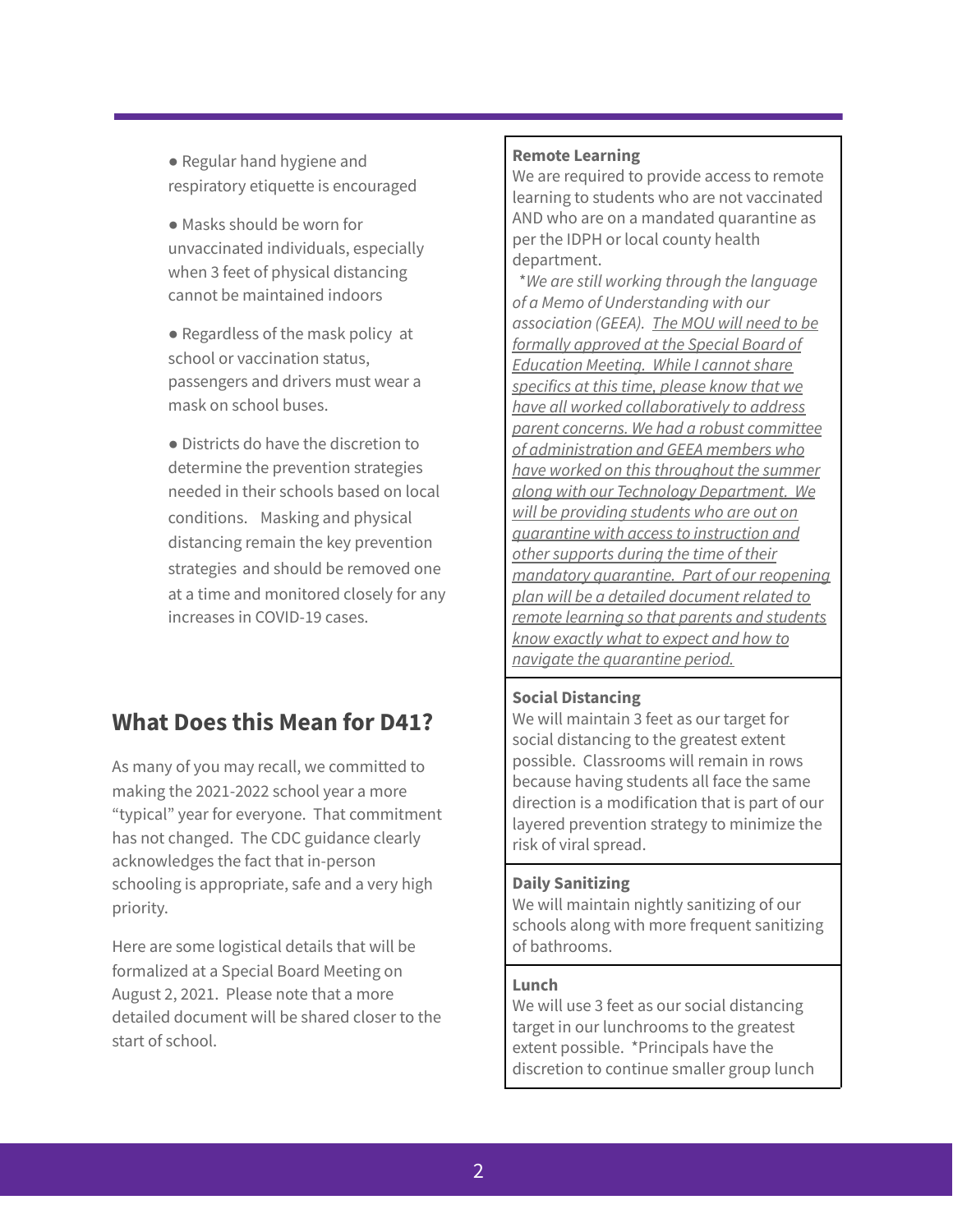areas if needed but our primary lunch location will be the lunchroom. Outdoor lunch can be implemented based on weather conditions. Students will be seated in consistent cohort groups.

Reminder, all students have access to a no-cost lunch for the 2021-2022 school year.

#### **Other**

We will maintain the use of our air purification units as well as our commitment to hand hygiene. Parents will be required to attest to their commitment to conduct symptom monitoring at home and to keeping children home who are sick. This will be a one-time sign off likely done in Skyward (more info and directions to come).

#### **Masking**

One of the items that will require Board action is a mask policy. We are well aware that some districts have already communicated that masks will be recommended but not required. We are also aware that the majority of districts have not yet taken formal action on this matter. Here is some important information to know about the ramifications of making masks optional:

In order to utilize the revised definition of an unvaccinated close contact needing to quarantine in the K–12 indoor classroom setting: the close contact definition *excludes* **students** who were within **3 to 6 feet of an infected student** (laboratory-confirmed or a clinically compatible illness) where

- both students were engaged in **consistent and correct use of well-fitting masks**; *and*
- other **K–12 school prevention strategies** (such as universal and correct mask use, physical distancing, increased ventilation)

#### were in place in the **K–12 school setting.**

**See CDC Appendix A of close contact definition with the new exception for K-12 indoor classrooms** [here.](https://www.cdc.gov/coronavirus/2019-ncov/php/contact-tracing/contact-tracing-plan/appendix.html#contact)

That being said, I share this with you just so that you are aware that one of the potential consequences of an optional mask policy is increased unvaccinated student quarantines. The potential consequence of universal masking for all unvaccinated students is less quarantines.

Parents also need to recognize that with an optional masking policy, the responsibility rests with the parent to clearly communicate their expectation to their children about mask wearing. School cannot enforce this on your behalf. Teachers can communicate with you as to whether or not your child is adhering to your mask expectations. The exception to this would be in the case of an IEP or 504 Plan that includes a language about masking in relation to a medical reason. In that case, teachers in partnership with school nurses will implement the plan as written.

Finally, it would be extremely important for parents to have conversations with their children about commenting on the mask status of others. No one should be questioned or criticized for their decision to mask or not mask. In the event that this happens, schools can employ appropriate discipline measures.

**The most important thing to know at this point about masks is that districts who start the year as "mask optional" reserve the right to revert back to mandatory masking in response to local health data.**

**If case positivity increases and pediatric**